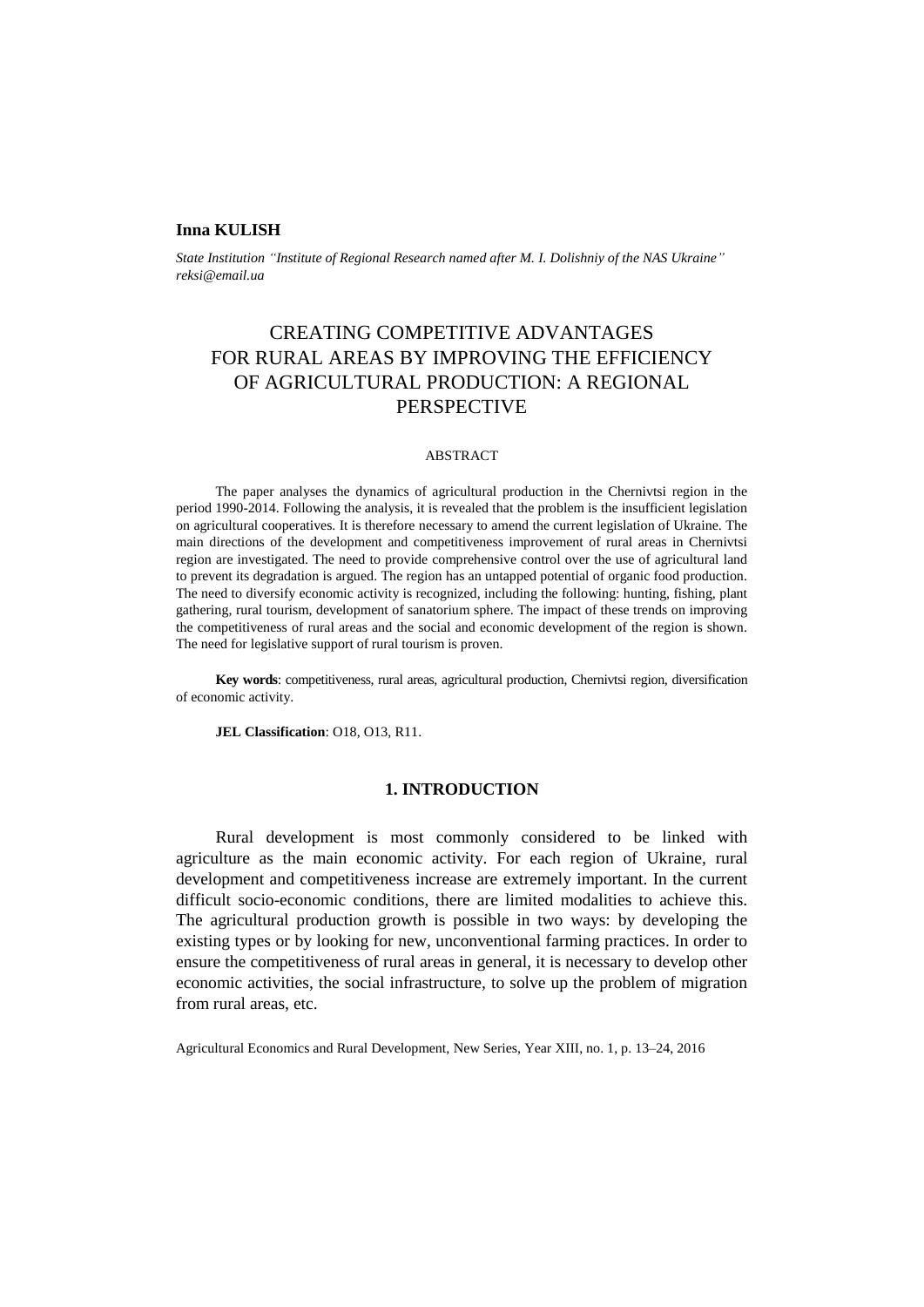## **2. MATERIAL AND METHODS**

The economic phenomena and processes were analyzed in order to assess the effectiveness of innovations. Various methods, such as abstraction, synthesis, monographic study and statistical analysis were used. The information sources used in the research were: Ukrainian legislation on matters relating to the topic of the article, regional regulations, official data from the State Statistics Service of Ukraine and its regional departments, as well as the literature on regional economics, agricultural economics and innovation.

## **3. RESULTS AND DISCUSSION**

**Agriculture.** The total land of Chernivtsi region accounts for about 1% of the land in Ukraine, more than half of it being used for agricultural purposes (this is equal to 1% of the country's agricultural land). Accordingly, the share of agricultural products is relatively low, about 2% of the gross agricultural output, and accounts for about 30% of the gross regional product. Agricultural production per capita is equal to the average level for Ukraine, most of the products being produced by individual farmers.

Changes in the output of major crops for the period 1990–2014 in Chernivtsi region occurred due to the transition to market economy (see Figure 1).



*Source:* author's own processing Zhuk I.M., 2015.

Figure 1. Dynamics of production of major crops in Chernivtsi region in the period 1990–2014, thou tons.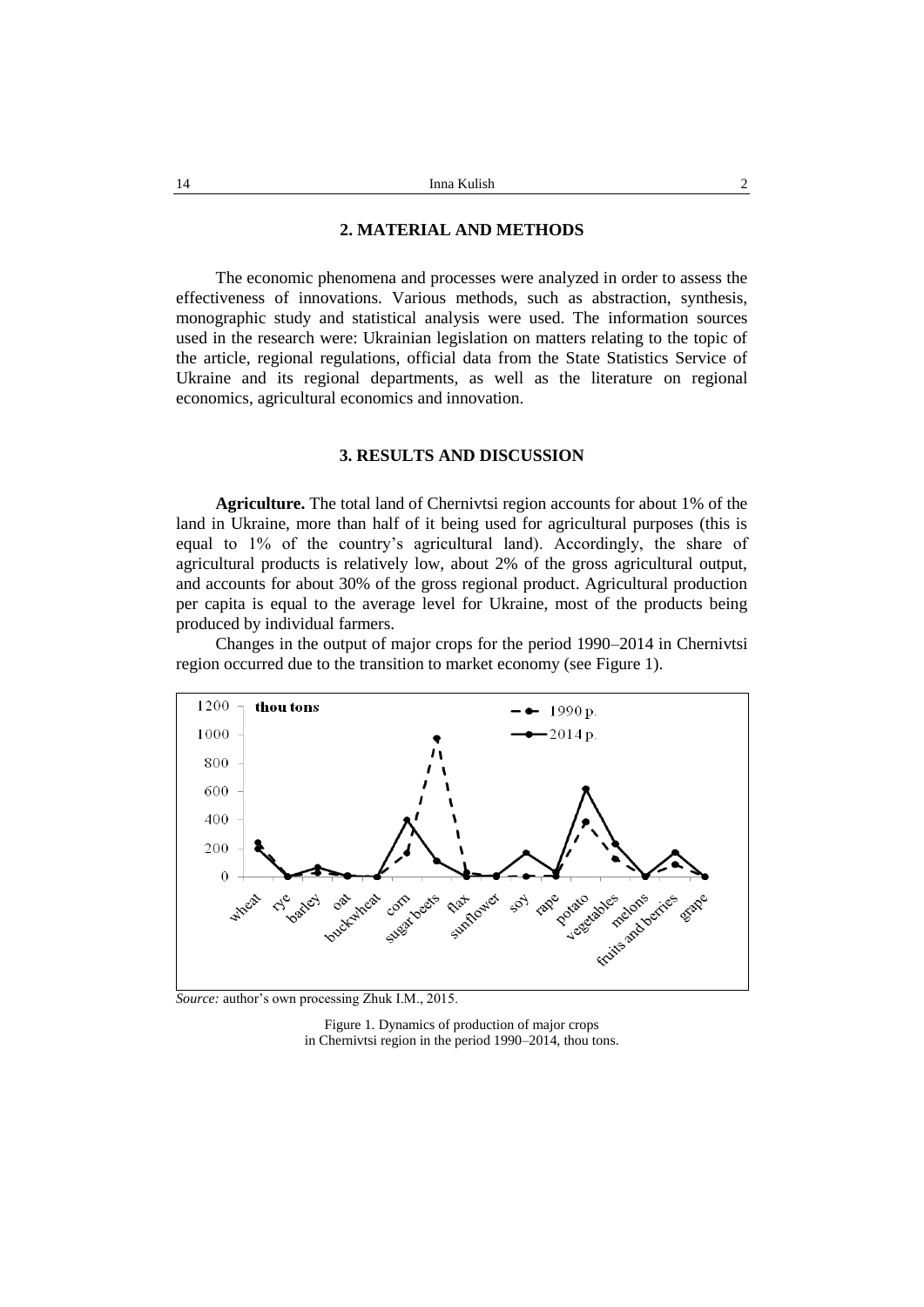For example, a decrease took place in sugar beet, due to this crop productivity, which is below the average for Ukraine, despite the fact that the yields of other crops are close to the national average, and in some cases are even higher (see Figure 2). In addition, farmers made up their choice for more profitable directions, because, despite the rather large millet production in the previous periods, starting from the year 2014 it ceased to grow, and in neighbouring Romania, with similar weather conditions, it gives good yields. Farmers stopped producing millet while more and more areas were sown with rapeseed and soybean, industrial crops that are almost entirely exported.







In order to determine the degree of agricultural productivity it is necessary to analyze the balance of production/consumption of food in the region. From this point of view, one person in 2014 consumed 6.0 kg of potatoes per month, and produced 56.6 kg per person per month; consumed 9.3 kg of vegetables and melons, produced – 21.3 kg per person per month; 116.4 kg of bread were consumed, and 552 kg were produced per person per year (converted from grain to bakery) (Prokopenko, 2015b). In the year 2014, 10 times more potatoes were produced per capita than consumed, almost 3 times more vegetables and melons, 5 times more bakery products and confectionery. It should be noted that over the past decade, the consumption patterns of the population in the region have changed a lot: the consumption of vegetables, fruit and vegetable oil increased while the consumption of potatoes decreased. This shift to more vegetables in the diet indicates welfare and increase in food culture. The dynamics of the consumption structure of basic food products per capita in Chernivtsi region in 2000–2014 is shown in Figure 3.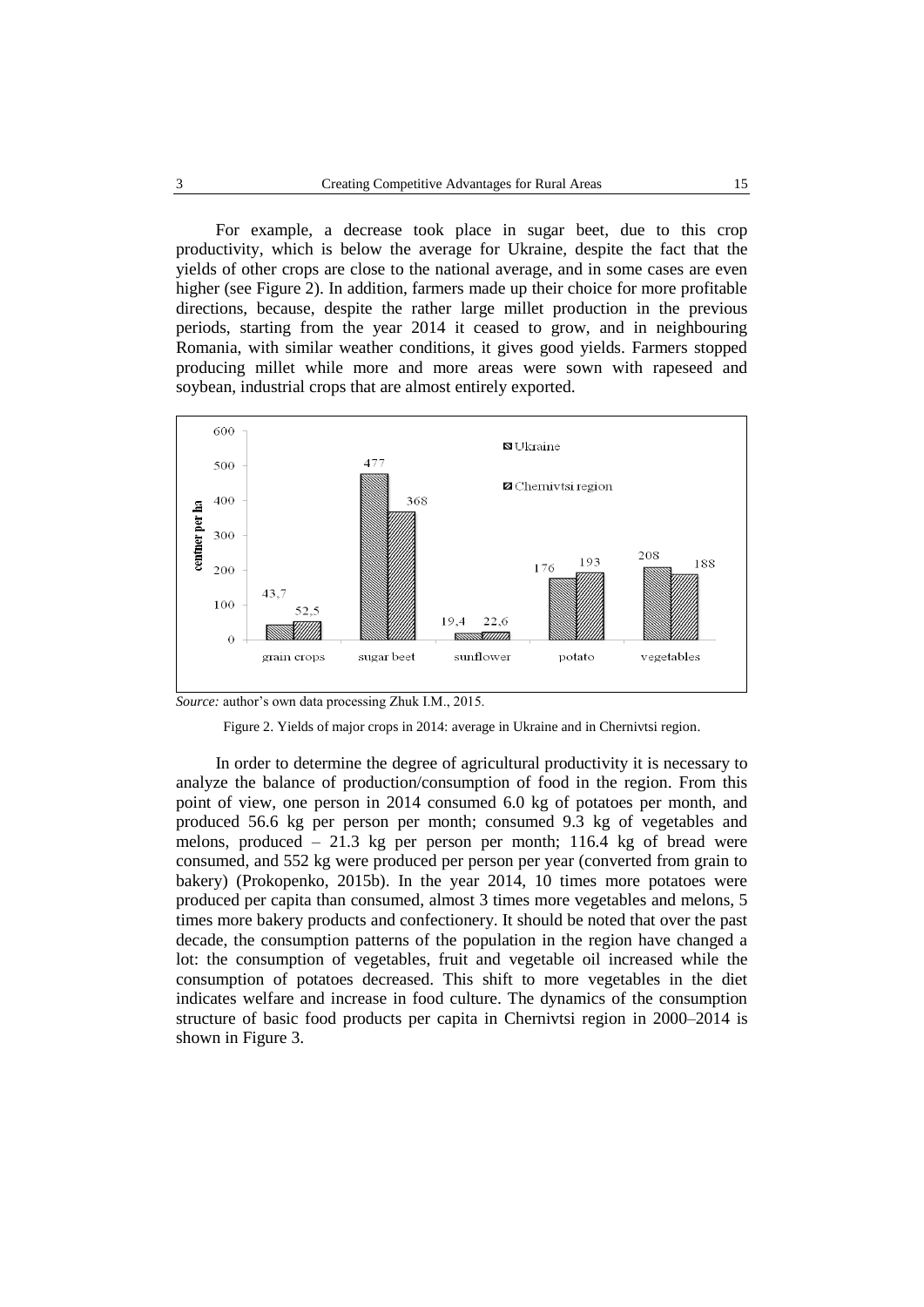| 16 | Inna Kulish |  |
|----|-------------|--|
|    |             |  |

The number of cattle in the region is represented by a relatively small amount – 98 thou heads, out of which 60 thou cow heads. There are also pigs – 154 thou heads, sheep and goats  $-45$  thou heads, poultry  $-3.305$  million heads (Zhuk, 2015). Compared to 1990, the number of cattle decreased almost five times (from 448.4 thou heads). This diminution took place due to the transition to the market economy and the destruction of the collective farm system. At present, most cattle are grown on the rural households  $-81.2$  thou heads of the total amount. Cows (as well as pigs, sheep, goats, horses, rabbits) are raised on people's households, totalling 56 thou heads – against 66 thousand in 1990 (Prokopenko, 2015c).

The number of rabbits doubled (from 43.8 to 81.5 thousand heads). This reflects the current market demand for this valuable dietary meat. At the beginning of 2015, the rural households in the region were breeding 80 thou heads of rabbits, while in Ukraine the number of rabbits decreased from 6161.2 to 5011.5 thousand. Given the fact that WHO is considering to include red meat on the list of carcinogens alongside alcohol and tobacco products (Macrae *et al.*, 2015), producing rabbit meat can be a promising source of export for the region, especially to Europe, where all the innovations associated with a healthy lifestyle are picked up very quickly.



*Source:* author's own data processing (Prokopenko, 2015b)

Figure 3. Dynamics of the consumption structure of basic food products in the Chernivtsi region in the period 2000–2014.

By the amount of produced milk, eggs and meat, the region fully meets its consumption needs: in 2014, on the average, 3.7 kg per person per month were consumed and 3.8 kg per person per month were produced (the figures are in terms of meat). Even though it is produced a little more than consumed, meat consumption per capita is still almost twice lower than the medically reasonable standards. While egg production has increased for all types of farms, agricultural enterprises feature instability. Egg production in the region exceeds consumption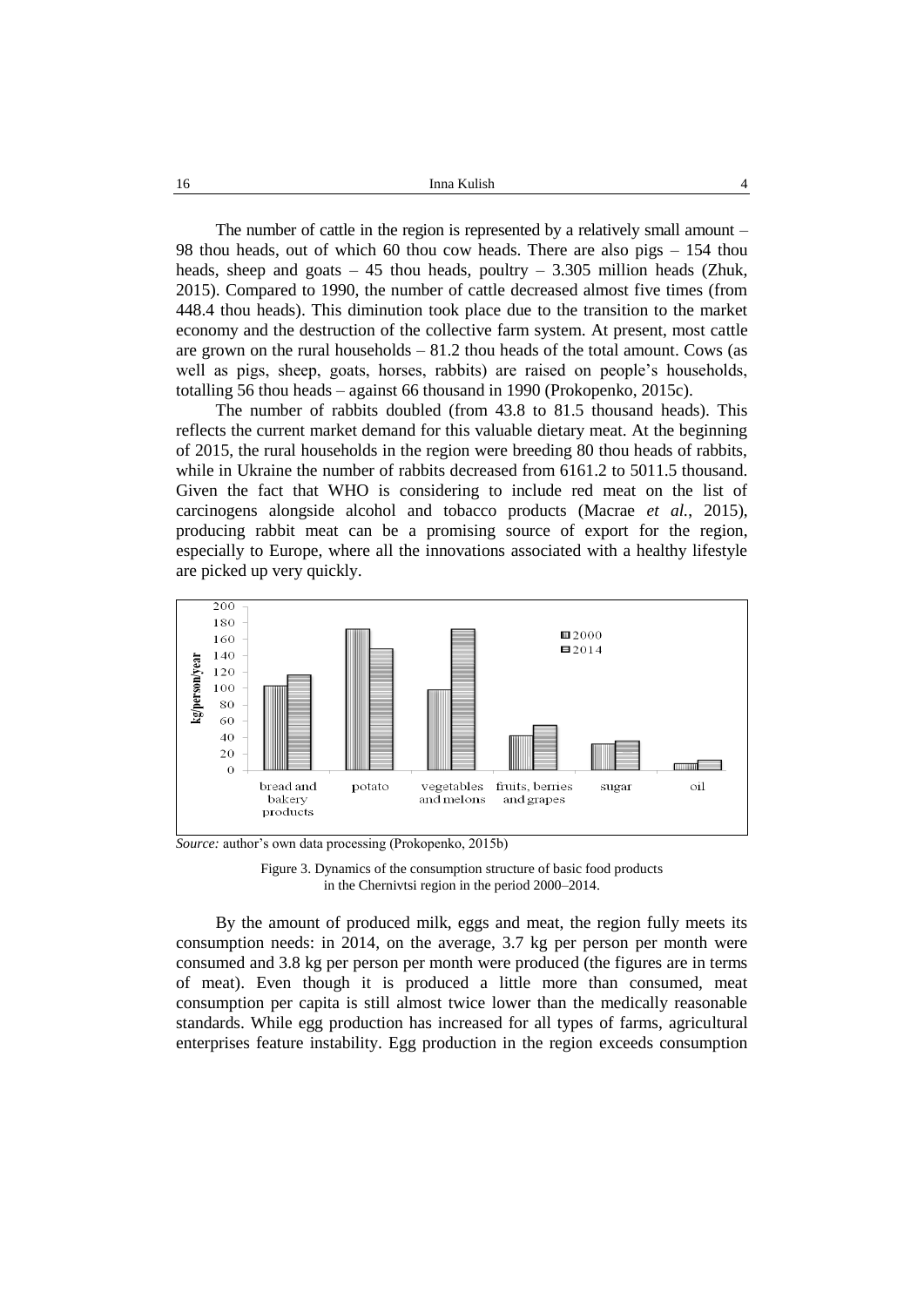more than twice, 35 eggs/month per capita are produced and 16 eggs per capita per month are consumed.

The number of horses on individual farms (households) in the Chernivtsi region has increased almost seven times since 1990. Farmers needed cargo transport while funds to purchase new farm machinery are not available. Maintenance of old machinery is not effective and renting is often too expensive.

In the period 1990–2014, the number of bee families decreased (from 125 thou to 81.9 thou). This trend is typical for the whole country, except for some areas, such as Zhytomyr, Lviv, Mykolaiv, Sumy, Khmelnytsky, whose residents have been actively engaged in beekeeping, which meets the domestic market needs. The diminution of the number of bee colonies was reflected in the production of honey in the region, which declined by one third (by 8% on households and by 96% on the agricultural enterprises).

Despite the presence of some areas with environment pollution in the region, the honey from Chernivtsi oblast has the quality that can claim the status of organic products. This is revealed by the interest in its certification by international organizations, including the Certification Body "Organic Standard" and the German Society for International Cooperation, which organized a workshop "Organic beekeeping: requirements, certification, experience" in the village Revakivtsi (Kitsmansky district) at the beginning of 2014. Unfortunately, there are no results: at the end of 2015 not a single producer of organic honey was registered in the region.

Besides honey, the Chernivtsi region has all the necessary conditions for the production of organic products like crop and animal products. A few pilot projects were launched, a number of companies started production, but currently only two companies have the international certificate: LLC "Gals LTD" (drinks) and individual entrepreneur Golik O.M. (cereals and pulses).

In general, the region has a great potential capacity for agricultural production, which unfortunately is difficult to implement in these conditions. For example, in order to obtain a credit for the development of the farm, a collateral is required. For a farmer it can only be a house and land, but the more remote the village is, the lower the value of collateral.

The state and local governments have no right to act as guarantors for loans. To solve this problem, at the beginning of the year 2015, the State Institution "Institute of Regional Research named after M.I. Dolishniy of the National Academy of Sciences" together with the Department of Agro-industrial Complex of the Lviv regional state administration developed a draft law "On Amendments to Article 17 of the Budget Code of Ukraine", but it is still pending.

The big problem for the individual producers is to sell production for worthy prices. It would be possible to solve it by establishing agricultural service cooperatives (hereinafter  $-$  ASC); however, due to the imperfection of the current legislation, the process stalled.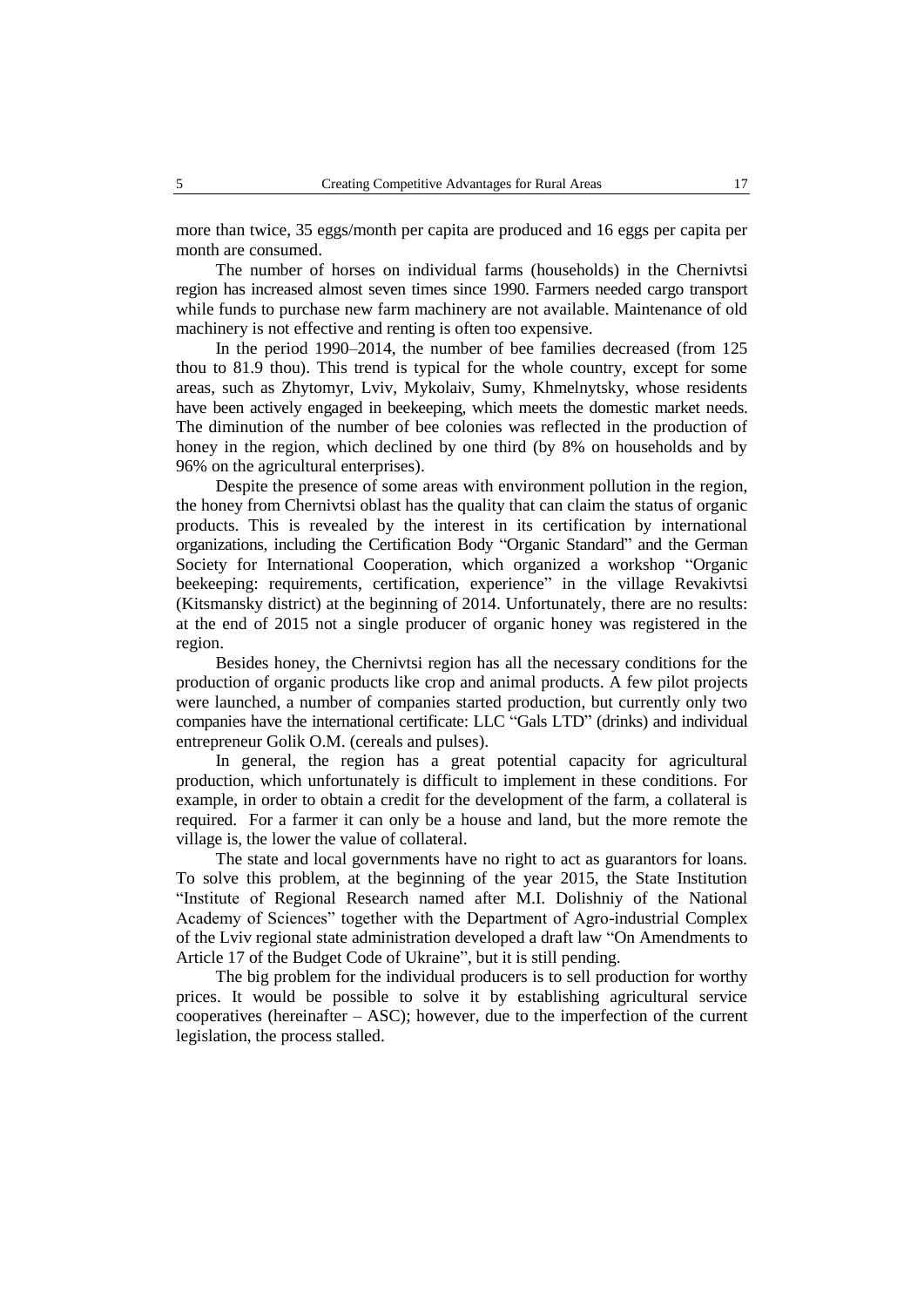Despite the fact that individual household farms are the main producers of agricultural products, they do not have the privileges that are available for agricultural enterprises. Thus, the VAT for agricultural enterprises is transferred to special bank accounts, and they can use that money for development. This mechanism is not available for private household farms and household farms united in the ASC.

It is not enough to make changes only to VAT taxation to solve the problem. The current status of the ASC contradicts several legal acts, for example, the Law of Ukraine "On Agricultural Cooperation" (hereinafter – the Law) and the Tax Code of Ukraine (hereinafter  $-TC$ ), as well as a number of subordinate legal acts. Under the current laws, the ASC is not a producer of agricultural products, is a non-profit organization, does not own the products (Art. 209 TC), it does not own the revenues from the sale of products (Art. 9 of the Law), and its activities (services) (Art. 5 of the Law) are not included on the list of activities with special tax mode (Art. 9 TC).

At present the association in ASC leads to diminishing returns of individual producers, so cooperatives are often created only when funds are provided from various grants and programs, and after such grant or program is over, ASC often stop their activities.

We can conclude that there is a conscious underutilization of the existing potential of rural areas associated with agricultural production of individual household farms. In addition to the above-mentioned reasons, we should mention that the processors buy agricultural products from personal farms (households) for prices lower than those they pay to enterprises (milk – by 30%, vegetables – by 20%, meat – by 15%). The households usually do not have their own storage and processing facilities. Therefore, in a situation where there is no organized sale of products, a farmer will produce only what he can directly sell himself for a profit. This significantly limits production or creates conditions for the emergence of shadow schemes.

**Other economic activities.** The rural areas in the Chernivtsi region have mainly agricultural specialization. In early 2014, about 10.3 thousand people were working in agriculture, forestry and fishing and 190.8 thousand people were involved in agricultural activities on households exclusively (Karmazina, 2014). Out of the 53.4 thou persons employed in this rural area, agriculture (with 8.1 thou people employed) comes second after education (13.8 thou people) (Karmazina, 2014). Thus, in 2014, the region ranks  $16<sup>th</sup>$  in Ukraine by the production of agricultural products per capita (5174 UAH/capita/year) (Prokopenko, 2015a). However, by the total share of agricultural production, the region is on the penultimate place in the country (4730.9 mil. UAH/year) (Prokopenko, 2015a).

The entrepreneurial activity is also not conducive to increasing productivity (Kulish and Tsymbalista, 2015). It is significantly different in various parts of Chernivtsi region. The smallest number of businesses is registered in Gertsaivskyy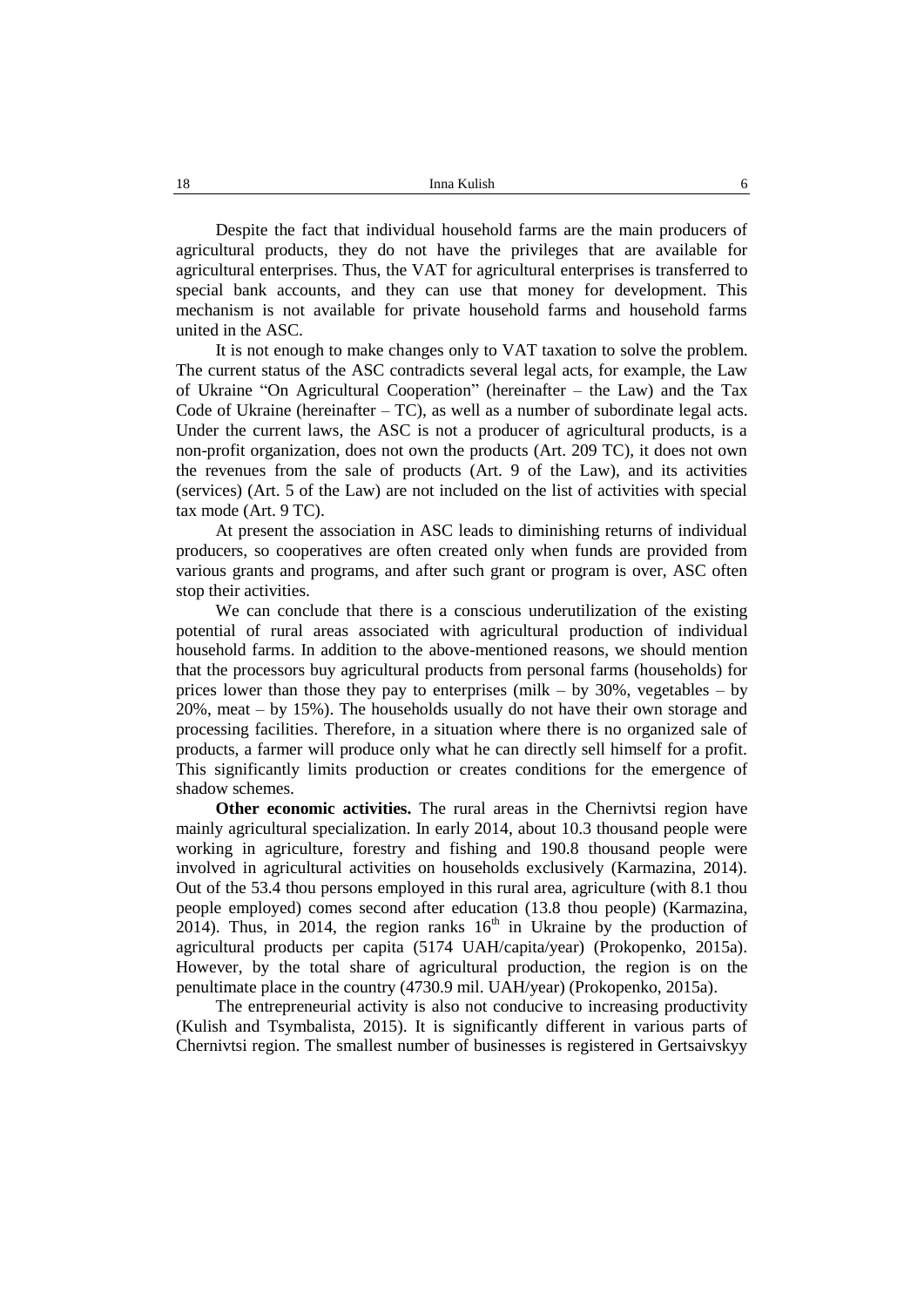(349) and Putylskyy (430) districts. These districts also have the lowest activity and individual entrepreneurship  $-4$  to 8 sole traders (Rotar, 2014). Nevertheless, Putylskyy district is the best by the number of businesses per thousand of population (16) (Rotar, 2014). Out of 398 villages, 131 have no business entities (Karmazina, 2014).

The European experience of rural areas development shows that there is the need for a change in the approach to rural development in Ukraine in transition from the agrarian to the multifunctional model of rural development. At the same time, the radical changes in approaching rural development requires the development and practical proceedings of a number of activities related to it, including amendments to the national legislation, in the absence of which the operation of the multifunctional model of rural areas development is impossible (Nepochatenko, 2012).

At present, there is an urgent need to improve the overall socio-economic situation in rural areas, which can be achieved through the diversification of economic activities. The rural areas in Ukraine, having quite a rich natural resource potential in recreation (water, land, forest, spa, fauna resources), should be used effectively. It should be noted that permanently in our country, the state paid more attention to industries and areas rich in mineral resources, and the exclusively agricultural territories always received less support, which led to a deterioration of their economic development (Dyshluk, 2011).

The need for such a research is confirmed by the fact that, for example, by the year 2014 in the Chernivtsi region, the majority of the registered unemployed people, i.e. 60.4%, were residents of rural areas, out of which 35.1% were former employees of agricultural enterprises (Chernivtsi Regional Employment Agency, 2014).

Forestry and hunting could become the potential areas of rural development in Chernivtsi region. Despite the fact that 43% (113.3 thousand ha) of the total forest area is occupied by the protective forests, in 2014 the region ranked  $10<sup>th</sup>$  in Ukraine in terms of forest production – the share in the total forest production of the country is about 4%, representing 335.2 million UAH, and the indicators were stable over the last few years. The volume of timber harvesting is also stable about 900 thousand  $m<sup>3</sup>$  (5% of national forest harvesting). In 2014, 257.9 thousand hectares of forest areas were covered by forest operation measures (Zhuk, 2015).

On the territory of the state forestry enterprises of Chernivtsi Regional Forestry and Hunting Department there are 102 objects of natural reserve fund (over an area of 70 thousand hectares), representing 9% of the area – twice as much as the average in Ukraine (excluding the objects of natural reserve fund that are located in other forest users and not in the territory of state forest). These are the national park "Chernivetskiy" and "Cheremoshskiy", "Vyzhnytskiy", "Khotynskiy" zoological reserve of local importance "Zubrovytsya", reserves of national importance "Chornyy Dil", "Tsetsyno", "Lunkivskyy", "Petrivetskyy" and other (Tkach *et al.*, 2015).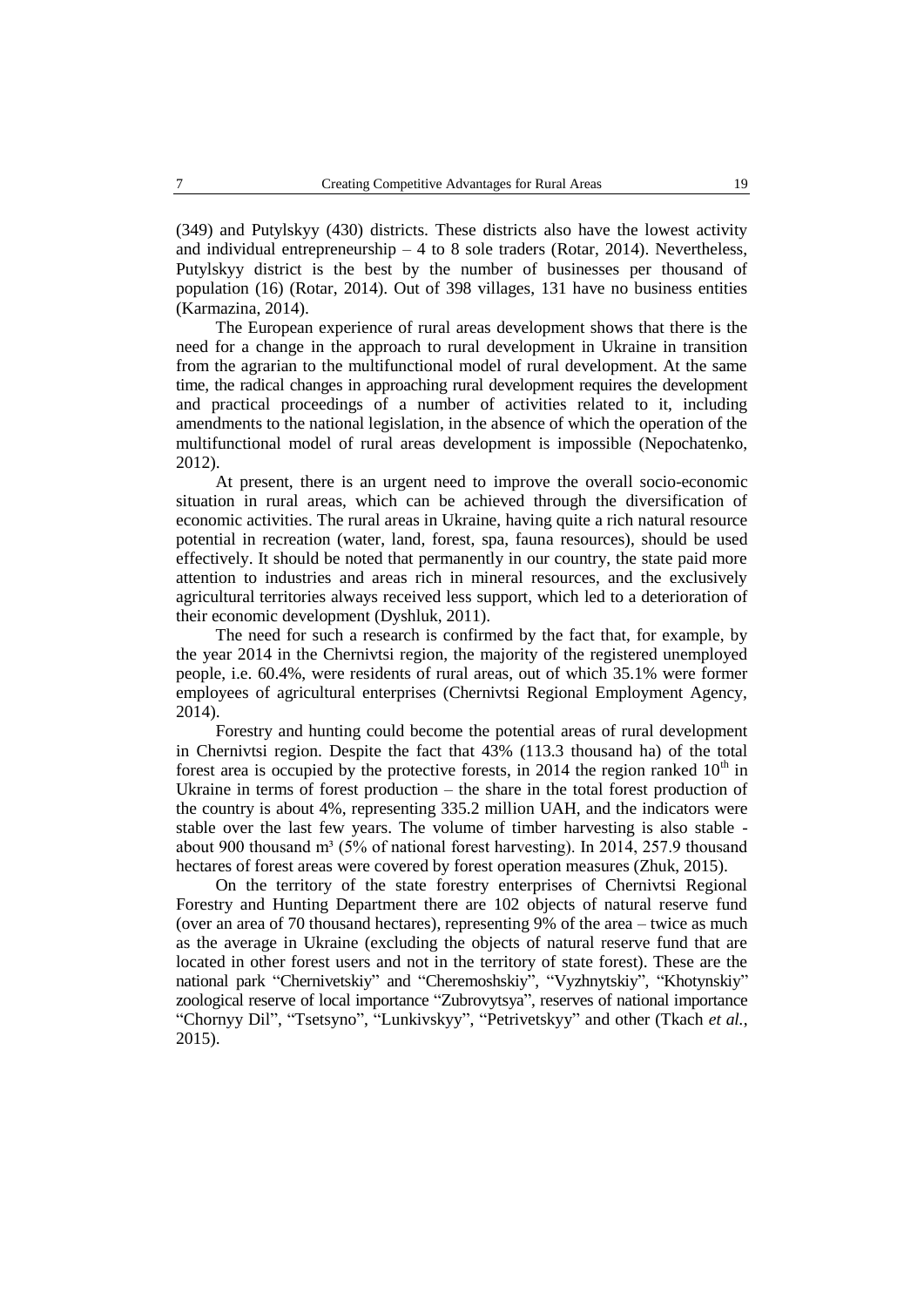The area under hunting grounds accounts for more than 600 thousand hectares. By the number of ungulates per one hectare, the region ranks  $9<sup>th</sup>$  in Ukraine, fur animals  $-15$ th and wildfowl  $-17$ th. Per total it accounts for: 6.9 thou heads ungulates, 26.1 thou heads fur animals, 111.0 thou heads wildfowl. These figures, together with the fact that in 2014 Chernivtsi region was among the three oblasts of Ukraine that avoided forest fires, indicate a high level of reserve activities. This is especially seen by taking into account that the total cost of hunting in the region ranks  $19<sup>th</sup>$  in the country (5641.9 thou UAH), including costs for protection, reproduction and registration of wildlife and regulation of hunting areas of 1997.3 thou UAH  $(16<sup>th</sup>$  place), and the artificial breeding of game animals – 66.0 thou UAH (22<sup>nd</sup> place) (Zhuk, 2015).

The experts in hunting economy, such as M.N. Yevtushevskyy, believe that currently the development of hunting in Ukraine is negatively influenced by anthropogenic factors such as failure to conduct biological basis of hunting, widespread ploughing of lands, harmful effect of agricultural machinery and equipment, etc. After ploughing, the fields lose their productivity and safety properties for a long time. There are also other complications: in the locations that served as areas where favorable conditions for game animals are maintained there are many garden plots with a large number of people. However, the problems can be solved by maximizing the use of scientific and production potential and optimization of protective measures (Yevtushevskyy *et al.*, 2013).

Fishery has all the odds to become one of the ways to improve the competitiveness of rural areas in Chernivtsi region. However, problems with the protection of water bio-resources have become an obstacle to this. Only in 2014 on the Dnieper Reservoir (village Konovka in Kelmenetsky district), the state losses from poachers amounted to 365.3 thou UAH. To ensure an efficient use of resources, the following activities and measures are needed: innovation in keeping fisheries activity, application of the ecosystem approach to fisheries and aquaculture, justification for strengthening the organizational-economic and financial levers of state support (Kishchak *et al.*, 2014).

In the last decade, the extraction of water bio-resources increased almost three times in the region, from 423 tons up to 1051 tons per year (Zhuk, 2015); this number is relatively small in the context of the country, but we should take into consideration that this happened in the present difficult economic conditions, when many regions had reduced performance.

In order to diversify the economic activities in the rural areas, it is a must to fully utilize the available rich natural resources of the region. The development of hunting and fishing can become a source of improving the socio-economic situation, but the control system adjustment is also mandatory.

Chernivtsi region has rich mineralogical resources, including deposits of mineral waters and mud, and it is necessary to develop and use them.

Certain researchers believe that the opportunities for the development of large-scale spa economy for Bukovina are rather small (Dyshluk, 2011), but we cannot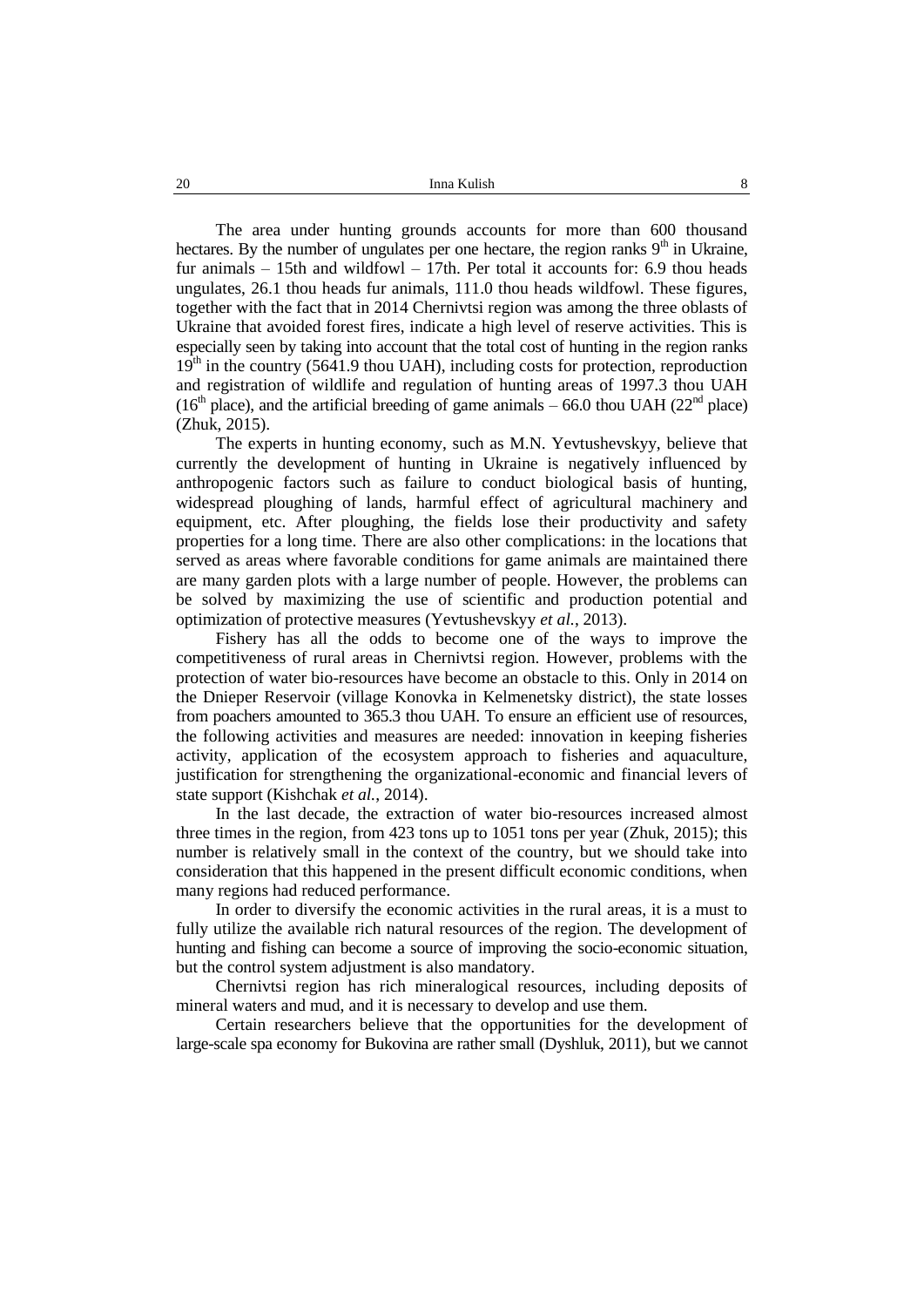agree to this. Due to the geological structure (mainly in Northern Bukovina), the region has almost inexhaustible reserves of medicinal mineral waters of most varied chemical composition, which are used to treat many diseases. Nowadays, there are more than 60 mineral water springs, but these are not investigated and poorly used. There is an active industrial bottling of medical-table and table waters "Bukovynska", "Brusnytska", "Kelmenstska" "Valya-Kuz'myns'ka", "Novoselytsya", "Zelenchanska" and others.

The curative mud reserves, which are characterized by high medicinal properties are quite promising for recreational use, being found near the villages Chereshenka (Vyzhnitsky district), Kostyntsi (Storozhynetsky district), Brusnytsya (Kitsmansky district), Shcherbyntsi (Novoselytsky district) and Seliatyn (Putylsky district) (Kyfyak, 2003). Creating infrastructure for rest and treatment associated with the above-mentioned fields will not only contribute to rural development but will also increase their competitiveness.

The development of green and ethnic tourism is quite promising in the world today. Unfortunately, green tourism is often confused with an ordinary recreation in the countryside. The essence of rural tourism, according to one of the main principles of its founder "Worldwide opportunities on organic farms" – WWOOF, is the exchange: in return for work done by volunteers on organic farms, the owners of estates offer food, accommodation and opportunities to get acquainted with organic lifestyle (WWOOF, 2015).

The Ukrainian enterprises in agricultural, ethnic and ecological tourism mostly offer passive recreation, while global tourism industry has long ago tended to increase the share of active leisure. The development of these activities is limited due to the lack of adequate legislative support, because the concept of "ecological, green, rural" tourism is not properly identified, and the information provision and advertising is slightly developed (Kulish, 2013). In addition, there is a legislative gap: rural tourism cannot be attributed to agriculture, although is directly related to it.

There are many other problems in the development of green tourism. The most significant obstacles to the development of tourism in rural areas are transport distances to their leisure centers and poor recreational equipment (so as to comply with the modern tourist requirements). This problem can be solved by combining the efforts of regional and local authorities to upgrade communications infrastructure. The availability of private motor transport enables travellers to easily reach the areas, even those that are far from the starting point of the journey. Encouraging the development of recreational forms of small business in rural areas makes it possible to improve the existing infrastructure and improve rural standards of hospitability to match conventional "urban" hotel service templates (Korobka, 2012).

To consolidate the positive trends and provide a significant boost to rural tourism development there is a need to solve a number of urgent tasks. First of all, there is a need to: develop a regulatory framework to determine organizational conditions for the provision of rural green tourism on the rural households and family farms; provide guidelines on the voluntary categorization of housing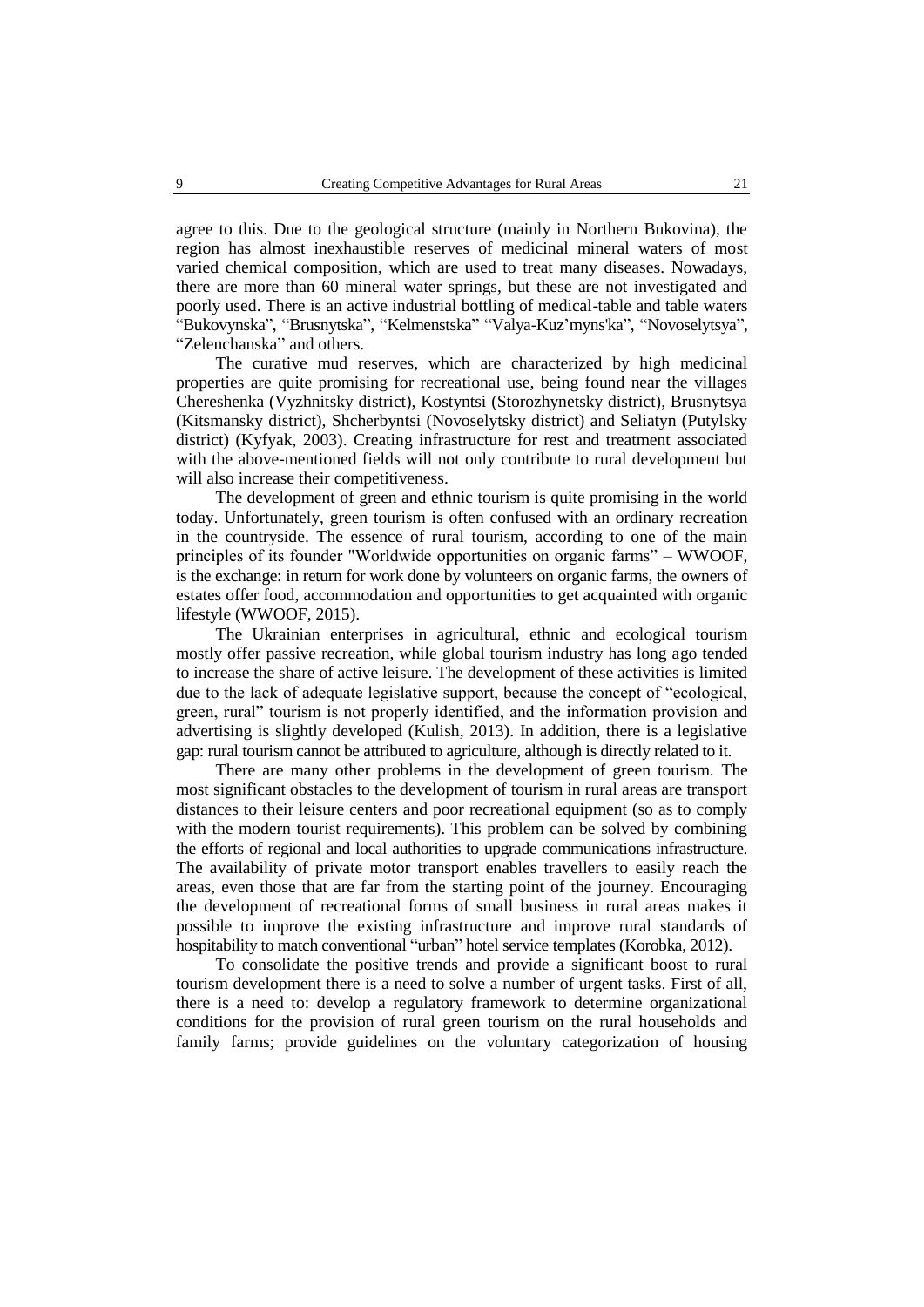provided to accommodate tourists; implement a system of long-term concessional loans to the rural population on rural tourism; generate proposals for corporate identity elements for the identification of the Ukrainian rural tourism; set up information technology tools and data about customer base and information for customers on the recreation services provided in the countryside; create a state institution for the promotion of rural tourism in Ukraine abroad, including rural green tourism; continue training of specialized experts, training and retraining of farmers and of unemployed rural population to work in the sector of green tourism in the School of Rural Tourism launched by the Union of rural green tourism promotion in Ukraine at the basis of Kyiv National University of Life and Environmental Sciences of Ukraine; organize specialized classes in rural secondary schools to train the future personnel for rural green tourism; create computerized system of booking and reservation of beds and services in rural households at country and regional levels (Latynin and Prymolenna, 2012).

The cooperation between the green tourism business structures and the government agencies responsible for the development and conservation of natural reserve fund of Ukraine is very weak, although it is no doubt that it would be mutually beneficial. The Department of Environment and Tourism of Chernivtsi Regional State Administration has already started working in this direction. It would be useful for them to apply these efforts to small businesses in remote villages. It is also necessary to emphasize the possibility of using such a powerful resource in the tourism sector as there is a large variety of crafts "alive" in the Ukrainian villages. For the purpose of restoration of these crafts, significant funds are allocated from the budgets of states and their associations.

#### **4. CONCLUSIONS**

Chernivtsi region is self-sufficient in basic agricultural products and exports outside the region. There are grounds to consider that the production volumes can be increased, however a main obstacle to this is the concentration of a greater part of production on the households, which have problems with storage, processing and production surpluses. The lack of favourable terms of selling the production obtained on individual farms negatively affects the development and competitiveness increase of rural territories and this is the problem not only for the Chernivtsi region but also for the whole country. In the current difficult economic conditions, the best solution would be the creation of agricultural service cooperatives, but due to the current legislation deficiencies, they are not viable. Therefore, it is necessary that all the stakeholders, including public authorities, local governments and the public should develop proposals to amend the national legislation.

Another fact that threatens to escalate into a problem is the steady increase in the production of industrial crops, which lead to soil depletion, with a proportional decrease of the acreage under food and fodder crops. For this reason, it is necessary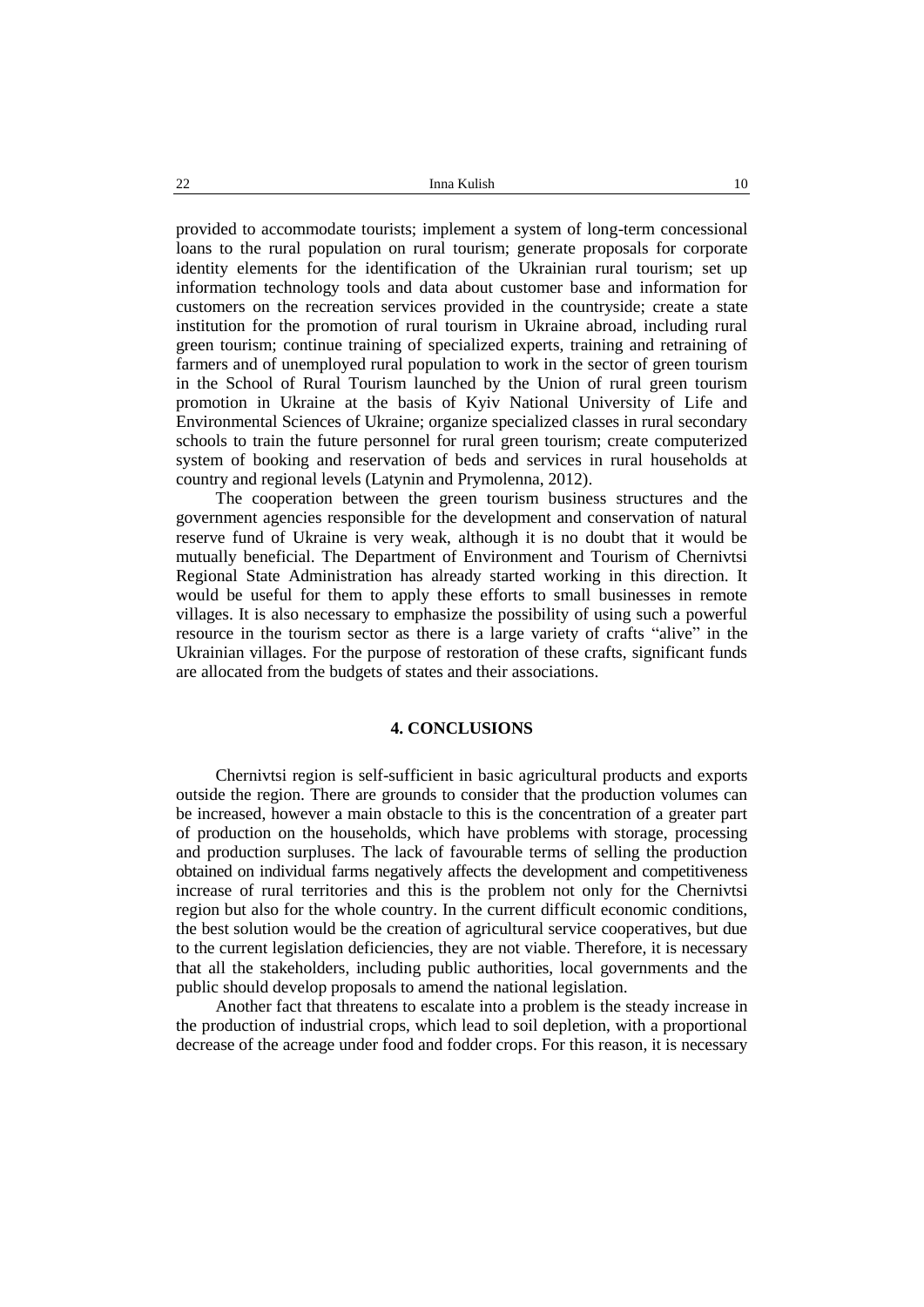to strengthen control over the use of land (crop rotation, fallow, fertilization) in order to prevent soil degradation. This control should not be only at the level of public authorities, but also the local communities should be involved in this process, because it is their wealth and source of livelihood.

There is a large untapped potential for organic agricultural production in Chernivtsi region, which could be a stable source of income for the rural population, having in the view the border location of the region, especially taking into account the presence of ecologically clean areas. The Chernivtsi region has all the prerequisites for the development of hunting, fishing and gathering (berries, mushrooms, medicinal herbs). These are the directions to which no sufficient attention is paid today. In the absence of appropriate control conditions, poaching activities emerge. In this respect, one of the tasks for the public authorities in charge should be the development of these areas and monitoring the use of natural resources.

The development of sanatorium branch is very expensive, and this represents a problem in the present difficult economic situation of Ukraine, which can be solved by attracting investments, including foreign investments. Given the neighbourhood of the European Union, it is advisable to look for potential investors there. Eco and rural tourism have all the chances to become a source for improving the socio-economic conditions, especially for the mountainous rural areas with limited opportunities. World experience in operating this type of business has shown that it is very popular and profitable since its launching does not need large investment funds – the key issue is the ability and desire to accommodate tourists. There is also no need to create special objects because farmers can use their own farm and existing natural and historical attractions.

The above-mentioned directions of diversification of economic activities, besides improving the competitiveness of rural areas and ensuring their social and economic development, will help to increase revenues to the local budget, to partly solve the problem of rural employment, and hence the outflow of young people from villages and migration, to enhance the rural people's lives and indirectly influence the development of social infrastructure of rural areas due to the development of the hotel industry, catering, transport, household objects etc.

#### **REFERENCES**

- 1. Dyshluk, N., I., (2011), *Rural green tourism as an alternative for rural development*. Scientific Bulletin of NUBiP of Ukraine, 163, part 1, pp. 60-66.
- 2. Karmazina, O., O., (Eds.), (2014), *Socio-economic situation in rural settlements of Ukraine*. Statistical yearbook. Kyiv: State Statistics Service of Ukraine. [In Ukrainian]
- 3. Kishchak, I., T., Korneva, N., O., Novikov, O., Y., (2014), *Bulletin of agrarian science of Prychornomor'ya*, 3(1), pp. 3-15. [In Ukrainian]
- 4. Korobka, S., V., (2012), *Green tourism as a factor in improving the competitiveness of rural areas*. Retreived from: tourlib.net/statti\_ukr/korobka.htm.7. [In Ukrainian]
- 5. Kulish, I., M., (2013), *Eco-tourism as a factor of rural development in Ukraine*. Economics of Agri-Productive Complex, 2, pp. 80-85 [In Ukrainian]